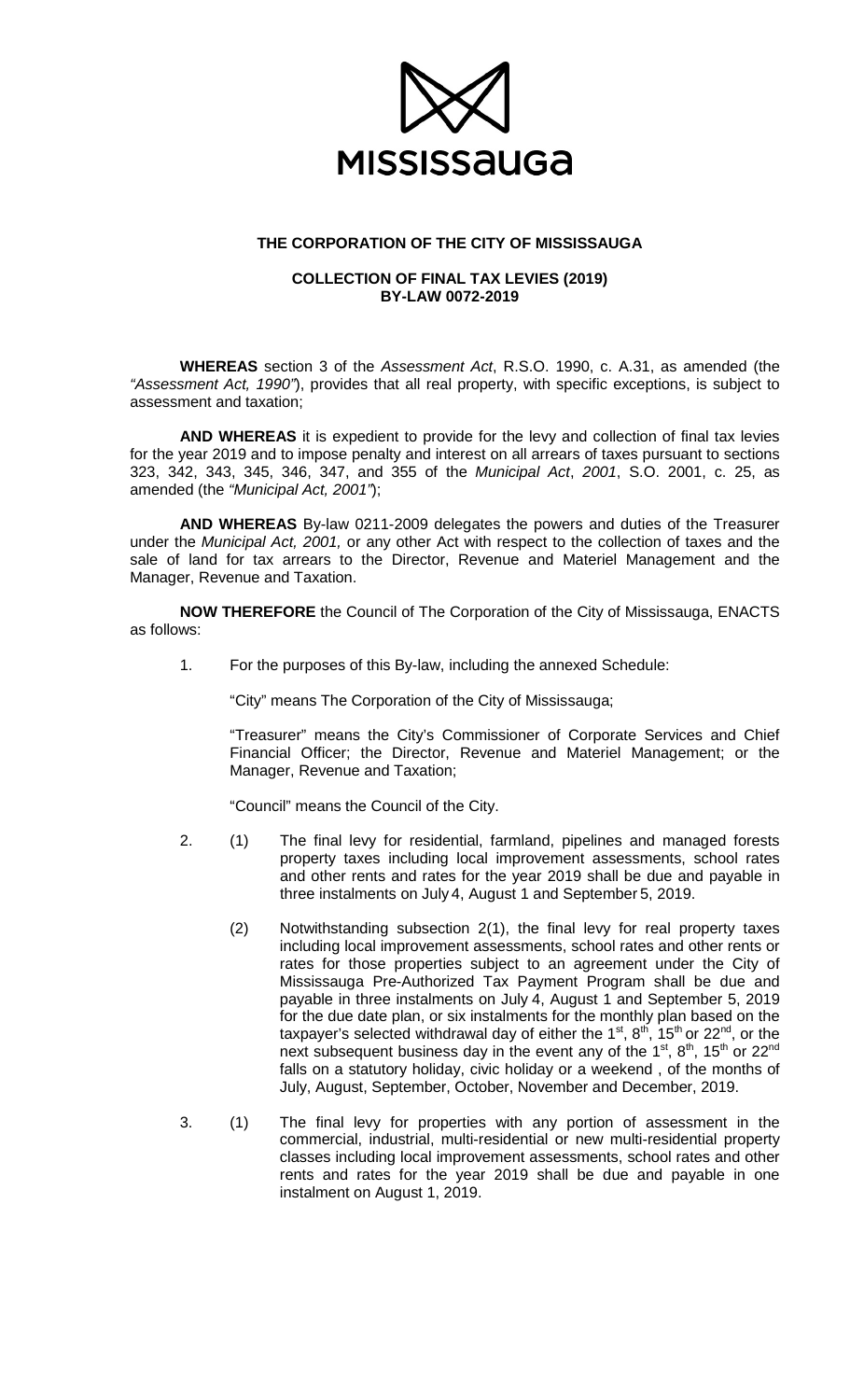- (2) Notwithstanding subsection 3(1), the final levy for properties with any portion of assessment in the commercial, industrial, multi-residential or new multi-residential property classes including local improvement assessments, school rates and other rents or rates for those properties subject to an agreement under the City of Mississauga Pre-Authorized Tax Payment Program shall be due and payable in one instalment on August 1, 2019, for the due date plan, or five instalments for the monthly plan based on the taxpayer's selected withdrawal day of either the  $1^{st}$ ,  $8^{th}$  $15<sup>th</sup>$  or 22<sup>nd</sup>, or the next subsequent business day in the event any of the  $1^{st}$ .  $8^{th}$ ,  $15^{th}$  or 22<sup>nd</sup> falls on a statutory holiday, civic holiday or a weekend, of the months of August, September, October, November and December, 2019.
- 4. Notwithstanding sections 2 and 3, where the total final levy taxes to be imposed on a property would be less than twenty-five (25) dollars, the amount of actual taxes payable shall be zero.
- 5. (1) Realty taxes to be levied as a result of additions to the Tax Roll pursuant to the *Assessment Act, 1990,* shall be due and payable in three instalments provided that the first instalment shall be due not earlier than 21 days from the date of the mailing of the tax notice.
	- (2) Notwithstanding subsection 5(1), where realty taxes are levied as a result of additions to the Tax Roll pursuant to the *Assessment Act, 1990,* at such points during the year that it is impractical or otherwise not feasible for such taxes to be payable in three instalments, then these taxes shall be due and payable in one instalment provided that the instalment shall be due not earlier than 90 days from the date of the mailing of the tax notice.
- 6. In the event of a default of payment of any instalment of taxes or any part of any instalment, the remaining instalment or instalments shall forthwith become due and payable.
- 7. There shall be added to the Tax Roll all or any arrears of charges, fees, costs or other expenses as may be permitted by applicable Provincial legislation and such arrears of charges, fees, costs or other expenses shall be deemed to be taxes, collected as taxes, or collected in the same manner as municipal taxes, as may be specifically authorized by the applicable statute.
- 8. (1) The Treasurer shall in accordance with By-law *0222-2009*, as amended, add a percentage charge as a penalty for default of payment of any instalments prescribed in this By-law.
	- (2) The Treasurer shall also add a percentage charge as interest in accordance with By-law *0222-2009,* as amended.
- 9. Except as provided by section 347(3) of the *Municipal Act*, *2001*, the Treasurer is hereby authorized to accept part payment from time to time on account of any taxes due and to give a receipt for such part payment, provided that acceptance of any such part payment does not affect the collection of any percentage charge imposed and collectable under the provision of By-law *0222-2009*, as amended, in respect of non-payment of any taxes or any class of taxes or of any instalment thereof.
- 10. (1) The following institutions are hereby authorized to collect instalments of taxes to be credited to the Treasurer:
	- (a) A bank listed in Schedule I or II of the *Bank Act* (Canada);
	- (b) A trust corporation registered under the *Loan and Trust Corporations Act*, and
	- (c) Subject to the *Credit Unions and Caisses Populaires Act, 1994*, a credit union as defined therein.